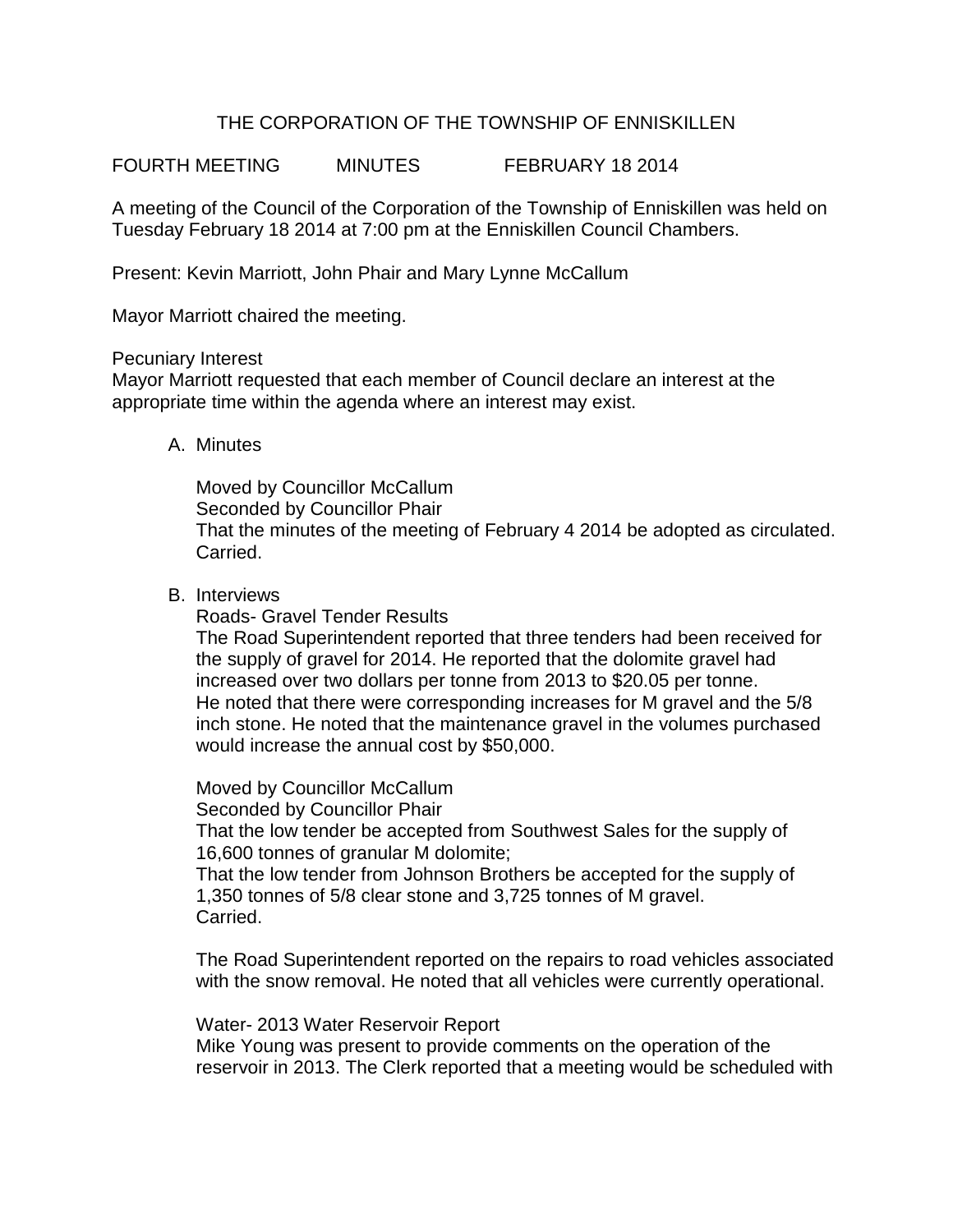the Village of Oil Springs to review the operational costs at the reservoir.

Sewer- MOE 2013 Oil City Sewer Inspection

Mike Young reviewed the Ministry of Environment inspection report of the Oil City Sewer system. He reported that the inspection did not generate any new issues.

Mr. Young reported that the inspector had recommended that an annual report be prepared for the operations at the sewer system. Mr. Young noted that he would prepare a document of this nature for 2014.

The inspector had recommended that a plan be put in place to monitor and if necessary remove the sediment from the lagoon.

A discussion took place in regards to the sediment removal.

- C. Correspondence for information
	- 1. BKL Engineering Notice of environmental assessment Sarnia Sanitary Pump Station
	- 2. Nominations for Ontario On1Call Board
	- 3. OGRA- Federal Transportation Minister to address delegates
	- 4. Ministry of Consumer Services changes to propane transfer facilities
	- 5. Federation of Canadian Municipalities
		- 1. Antenna Tower Siting Policy
		- 2. Communique Feb 11 2014
	- 6. Ownership and Governance Issues for Municipally Owned Electricity Distribution Utilities
	- 7. MPAC- Online Service for Potential Electors
	- 8. Sarnia Lambton Workforce Development Board Labour Market Review
	- 9. County of Lambton
		- 1. Marshall Gowland Manor 10<sup>th</sup> Anniversary of Rebuild
		- 2. Council Highlights
	- 10.Ministry of Citizenship and Immigration Newcomer Champion Award
	- 11.OPP new contract information
	- 12.AMO- OPP Policed Communities Update 1
	- 13.Wainfleet Wind Energy review
	- 14.Notice of the Passage of Zoning Bylaw 6 of 2014
	- 15.Ontario Farmland Trust 2014 Farmland Forum
	- 16.Minister of Community Safety and Correctional Services changes of fire regulations for vulnerable occupancies.

Moved by Councillor Phair

Seconded by Councillor McCallum

That correspondence items 1-16 be received and filed. Carried.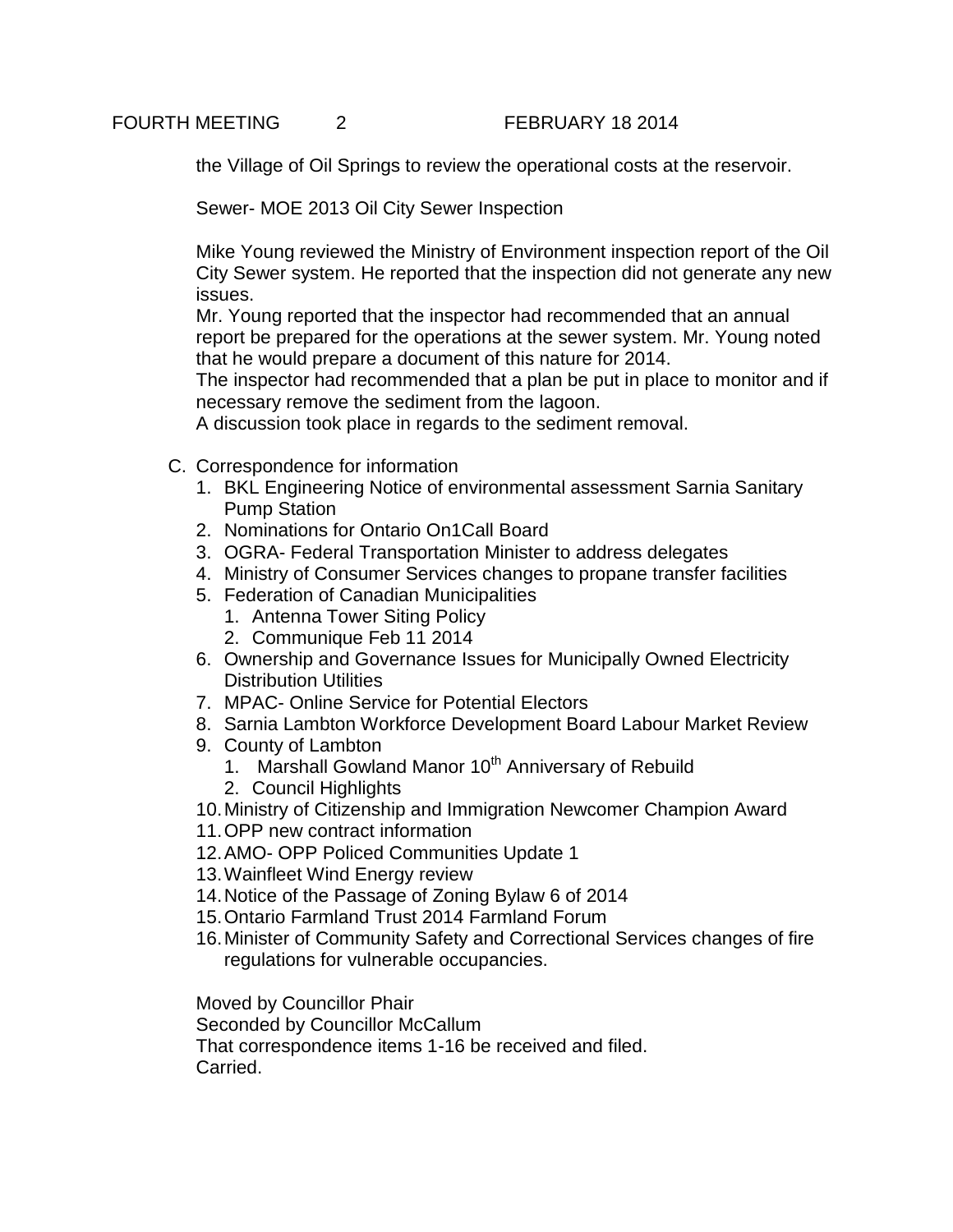- D. Correspondence requiring motions
	- 1. Application for reduction in assessment 5525 LaSalle Line buildings removed RT 5,395 FT 343,908 from January 1-Dec 31-14

Moved by Councillor McCallum Seconded by Councillor Phair That the recommendation of the assessor be approved in regards to 5525 LaSalle Line reducing the RT assessment to 5,395 and the FT assessment to 343,908 from January 1 –December 31 2014. Carried.

2. Resolution Head, Clara & Maria stop roll out of mandatory septic inspections

Moved by Councillor Phair Seconded by Councillor McCallum That the resolution from Head, Clara & Maria Township concerning mandatory septic inspections be received and filed. Carried.

3. Cemetery Grant request Town of Plympton-Wyoming

Moved by Councillor McCallum Seconded by Councillor Phair That the grant request from the Town of Plympton-Wyoming for the Wyoming Cemetery be referred to budget. Carried.

4. Resolution Greater Madawaska OPP proposed new billing model

Moved by Councillor McCallum Seconded by Councillor Phair That the resolution from Greater Madawaska concerning the OPP billing model be received and filed. Carried.

E. Accounts

Moved by Councillor Phair Seconded by Councillor McCallum That the accounts be paid as circulated: 6787-6828: \$100,016.68 6829-6840: \$ 11,556.98 6799 VOID Carried.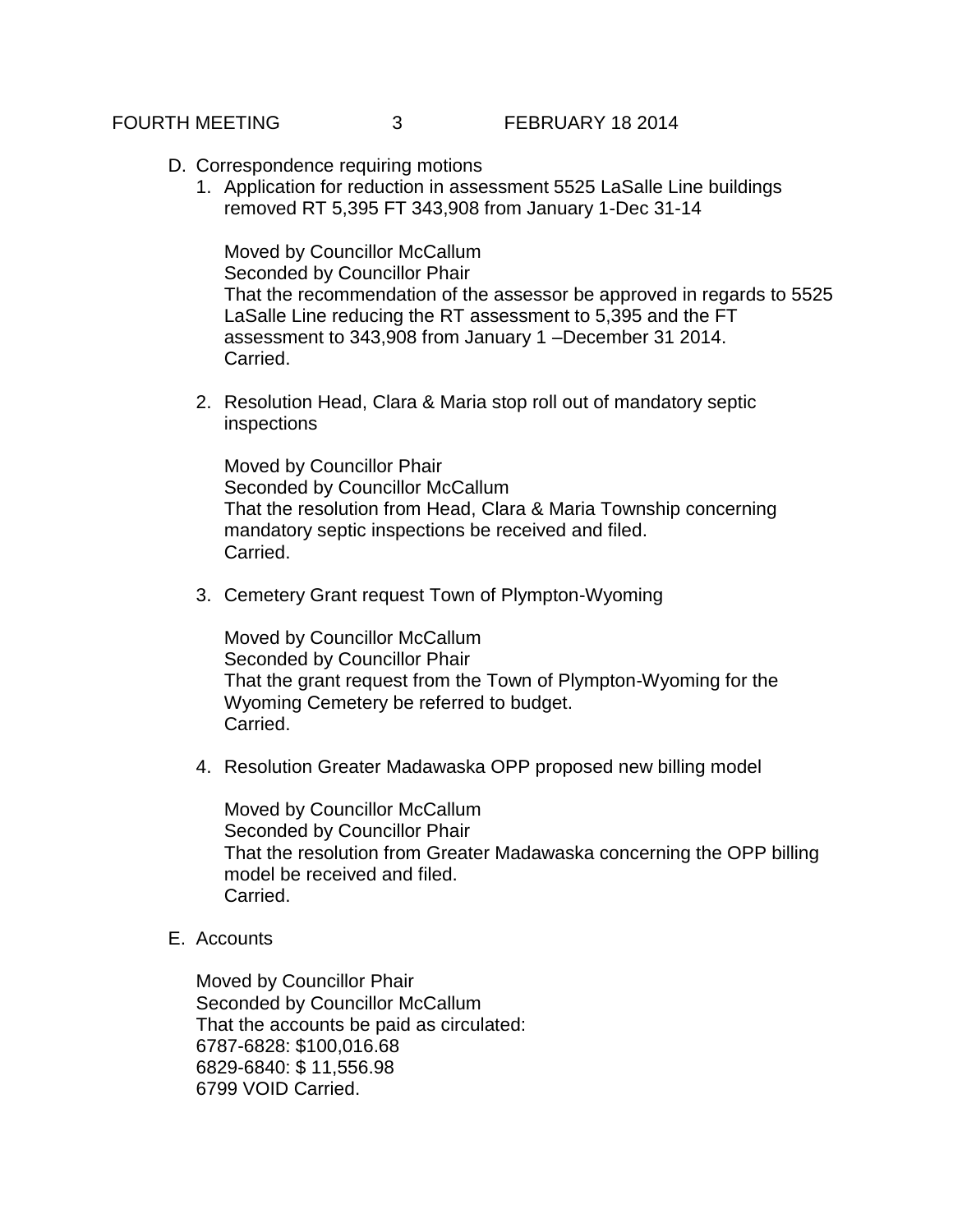FOURTH MEETING 3 FEBRUARY 18 2014.

- F. Bylaws
	- 1. Bylaw 9 of 2014 Confirmation Bylaw

Moved by Councillor McCallum Seconded by Councillor Phair That first and second reading be given to Bylaw 9 of 2014 a confirmation bylaw. Carried.

Moved by Councillor Phair Seconded by Councillor McCallum That third and final reading be given to Bylaw 9 of 2014. Carried.

Drainage-

- 1- Notice of Paul Park and Waddell Drains Report- Pelleboer Culvert Replacement Feb 19-14
- 2- Jim Bright- request for repair and widening of an access culvert on the McCallum Drain.
- 3- Notice 6<sup>th</sup> Concession and Osborne Drain site meeting to discuss culvert replacement
- C. Meeting to consider the 6 Sideroad Drain 7:30 pm

Moved by Councillor McCallum Seconded by Councillor Phair That the meeting to consider the 6 Sideroad Drain be opened. Carried.

Present: Stuart Powers, Dave Henderson, Wayne Anderson and Bruce Gray.

Ray Dobbin presented the report. He noted that the report was prepared under Section 76 of the Drainage Act which provided for a revised schedule of assessment. The report provided wording to permit the assessment of costs for the replacement of culverts on the drain.

Stu Powers asked about the timing of the installation of the culvert extension on his private access on the 6 Sideroad Drain. Mr. Dobbin reported that the culvert was in the yard and the contractor was waiting for weather conditions to install the culvert extension.

Moved by Councillor McCallum Seconded by Councillor Phair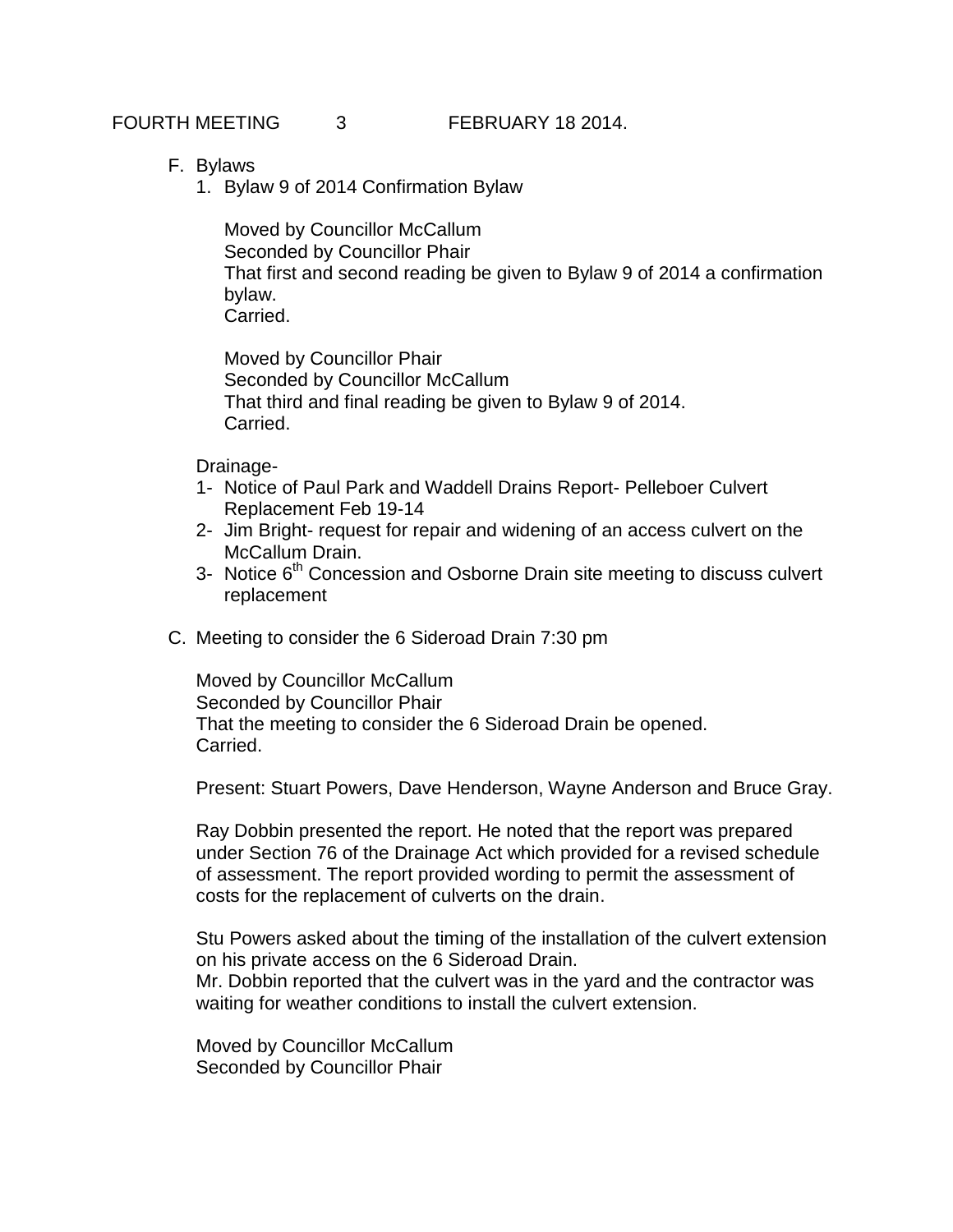That first and second reading be given to Bylaw 10 of 2014 a bylaw to adopt the 6 Sideroad Drain Report. Carried.

D. Meeting to consider the Stark Drain 7:35 pm

Moved by Councillor Phair Seconded by Councillor McCallum That the meeting to consider the Stark Drain Report be opened. Carried.

Present: Stuart Powers, Dave Henderson, Wayne Anderson and Bruce Gray.

Ray Dobbin noted that the Stark Drain report was prepared under the provisions of Section 78 of the Drainage Act. He noted that a request had been received from Dave Gray to widen the culvert to his property. He noted that the open drain had a tile in the bottom.

The Engineer noted that no other work had been proposed for the drain. He noted that provisions had been provided for the replacement of culverts on the drain.

There were discussions in regards to the extent of the work. The Engineer reported that additional work would be undertaken at the request of the owners.

The Engineer noted that a revised maintenance schedule will be circulated for the Court of Revision that will be used for the bridge maintenance.

Moved by Councillor McCallum Seconded by Councillor Phair That first and second reading be given to Bylaw 11 of 2014 to adopt the Stark Drain Report. Carried.

Ray Dobbin noted that notices would be sent out for Court of Revision to address concerns about the assessments in the reports.

- E. Other Business
	- 1. Walt Anderson Lambton County Fire Co-ordinator Automatic Aid

The Clerk noted that the report from Mr. Anderson repeated concerns expressed by the Fire Marshall Office concerning the adequacy of the bylaw concerning automatic aid. It was noted that the Fire Chief